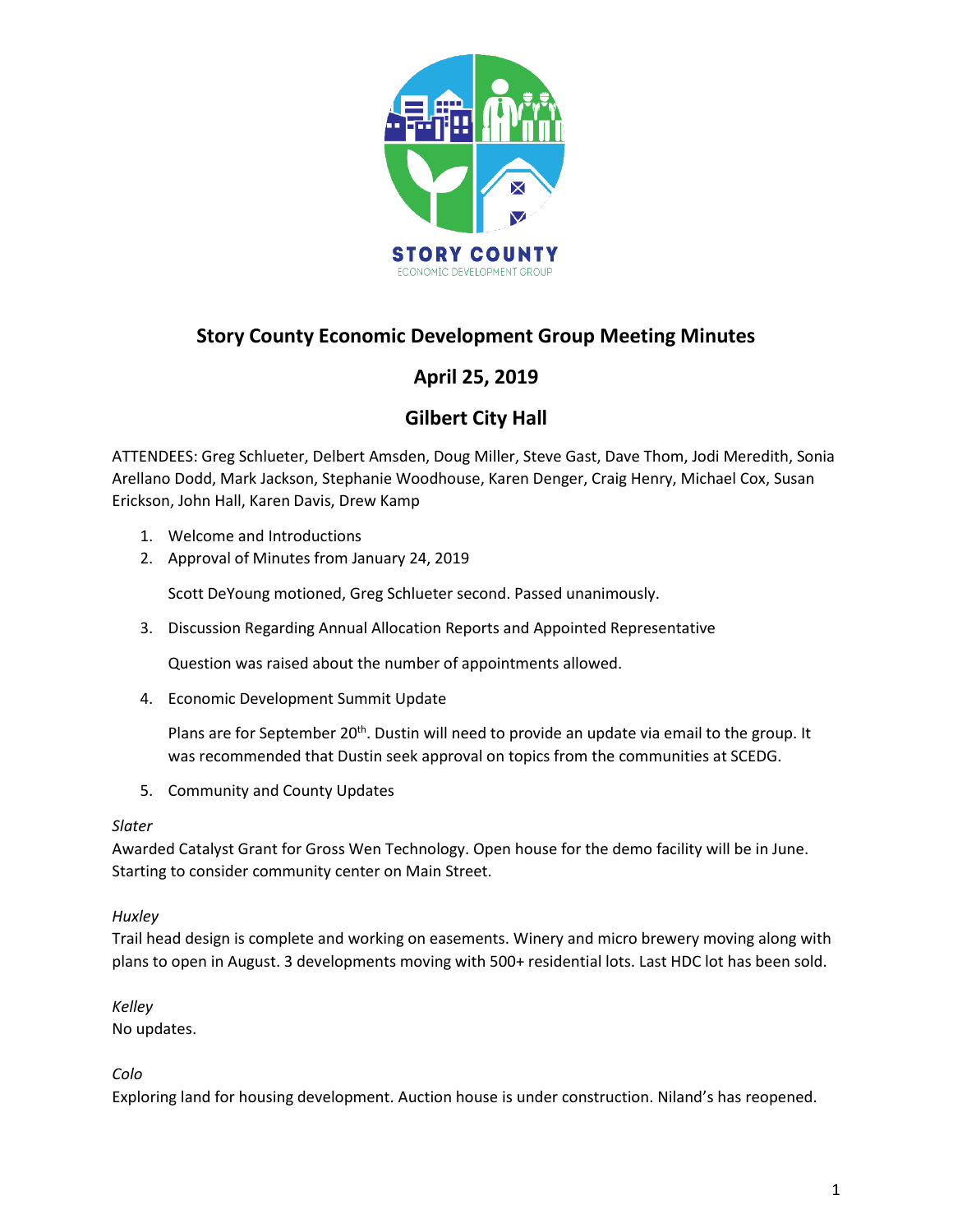## *Zearing*

Prairie Rail Trail Expansion is underway. 108 E Main is hoping to be complete mid-summer. 2 buildings the city owns that are being considered for redevelopment.

## *Story City*

Eby Expansion will be completed by the end of May for manufacturing and June for the sales office. Soilview construction is scheduled for this summer. 14 of 28 new housing lots are sold. Woodland Farms has created land for 45 housing lots. North Park 2nd phase is under construction. Mall redevelopment is going well.

#### *Gilbert*

Water plant bid is going out, estimating \$4.7 million. 2/3 through wastewater project at \$4.3 million. 40 acres being developed with residential, town homes, and apartments. The bike trail will be connected through the development.

### *Roland*

Pool bond passed for \$3.1 million. Lagoon will be completed by September for \$4.2 million. Bridge through town planned in 2020.

### *Cambridge*

Catalyst grant for Legion Building & Huxley Communications for REDL&G secured. Sewer upgrade application is into the DNR.

#### *Maxwell*

51 acres for development is in the process of sale. Dollar General plans are being reviewed. Sewer plant in design review with DNR.

#### *Collins*

City Clerk Retired - job is open through May 10th. Annexing land for housing & Landus. Deploying TIF to new areas for street repair. First new house built in a long time currently in process for a sale. Meeting with Flummerfelt to discuss in-fill lots.

#### *Ames*

Vertex announcement - currently at 81 employees going to 300 in 3 years. ISU Research Park Director announcement expected soon. Comp Plan update underway. Downtown Parking study being conducted. 2 new housing development on the south side of town. Development agreement for Fleet Farm being worked on.

#### *Nevada*

Downtown redevelopment planning is underway. Verbio construction has started. Burke construction has started.

*Story County*